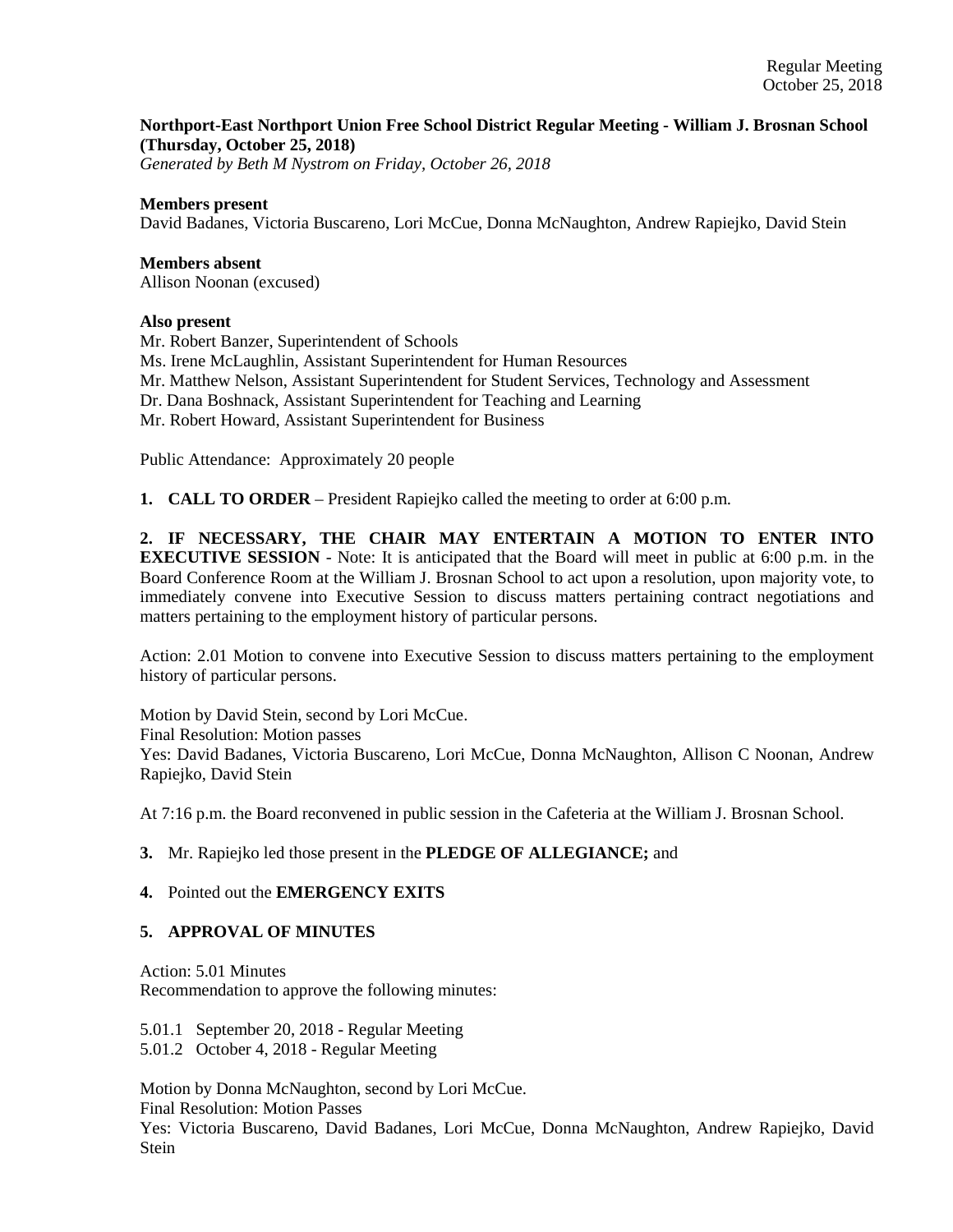# **6. STUDENT AND STAFF RECOGNITION/ANNOUNCEMENTS FROM THE SUPERINTENDENT OF SCHOOLS**

Presentations: 6.01 Accomplishments of Staff and Students

6.01.1 Dr. Patricia Schmitt, District Chairperson of English Language Arts, introduced Christina Noelle Faber, English Language Arts Department Student of the Month.

Dr. Schmitt stated that Christina's performance in the field of English, academic aspirations, service to community, and scholarship reflect her commitment to the study of academics and the arts, as well as her mission to protect and appreciate the environment. During her four years at Northport High School, she not only enrolled in Higher Level IB English; she engaged in scientific research in Chemistry, Living Environment, and Environmental Science. Christina's academic history demonstrates the highest level of rigor in her academic program and her outstanding achievements in those challenging courses. Christina scored the highest possible scale score on her Common Core English Exam while excelling in the study of science, history, and music. In addition to her academic pursuits, Christina studied the violin for eight years and participates in Symphony Orchestra where she serves as an officer for the group. She balances her academic focus with extracurricular activities.

Christina's plans for the future include attending college in pursuit of a degree in the field of Environmental Science. Whether discussing literature, playing the violin, or visiting Costa Rica, Christina personifies the attributes of a renaissance learner and exudes her appreciation and sense of wonder for the environment on a global scale.

President Rapiejko and Superintendent Banzer congratulated Christina on her fine accomplishments and presented her with a commendation from the Board.

6.01.2 Governor Andrew Cuomo declared the week of October 22 - October 26, 2018 School Board Recognition Week. The Governor declared this special week to commend school board members for their dedicated services to the children of New York State. The seven members of the Board received commendations from Western Suffolk BOCES and from the Northport-East Northport School District and PTA Council.

Superintendent Banzer thanked the Board Trustees for their commitment and dedicating countless hours to the District.

Information: 6.02 Upcoming Meetings

President Rapiejko reviewed the upcoming meetings of November 1<sup>st</sup>, November 8<sup>th</sup>, and November 28<sup>th</sup>. The November  $1<sup>st</sup>$  meeting is a workshop to discuss social emotional/student support. At the November  $8<sup>th</sup>$ meeting the Board will discuss the information received at the October 11<sup>th</sup> and November 1<sup>st</sup> workshops. Mr. Rapiejko noted that the November  $28<sup>th</sup>$  meeting is on a Wednesday.

Superintendent Banzer stated that the District had a busy week with the Newsday Marching Band Festival, homecoming weekend including the pep rally on Friday, halftime show on Saturday, Hall of Fame induction ceremony and the color run on Saturday. In athletics, the boys' soccer team are in the quarter finals, girls' soccer team is in the semifinals, field hockey team is in the semifinals, girls' volleyball and boys' volleyball are headed to the playoffs, girls' swim team won the League I title, and the boy's golf team are League II champs. Mr. Banzer stated that this week was RAP week where students and staff work together to make the schools and inviting community. Mr. Banzer noted that the varsity football game was move from Saturday to Sunday due to weather.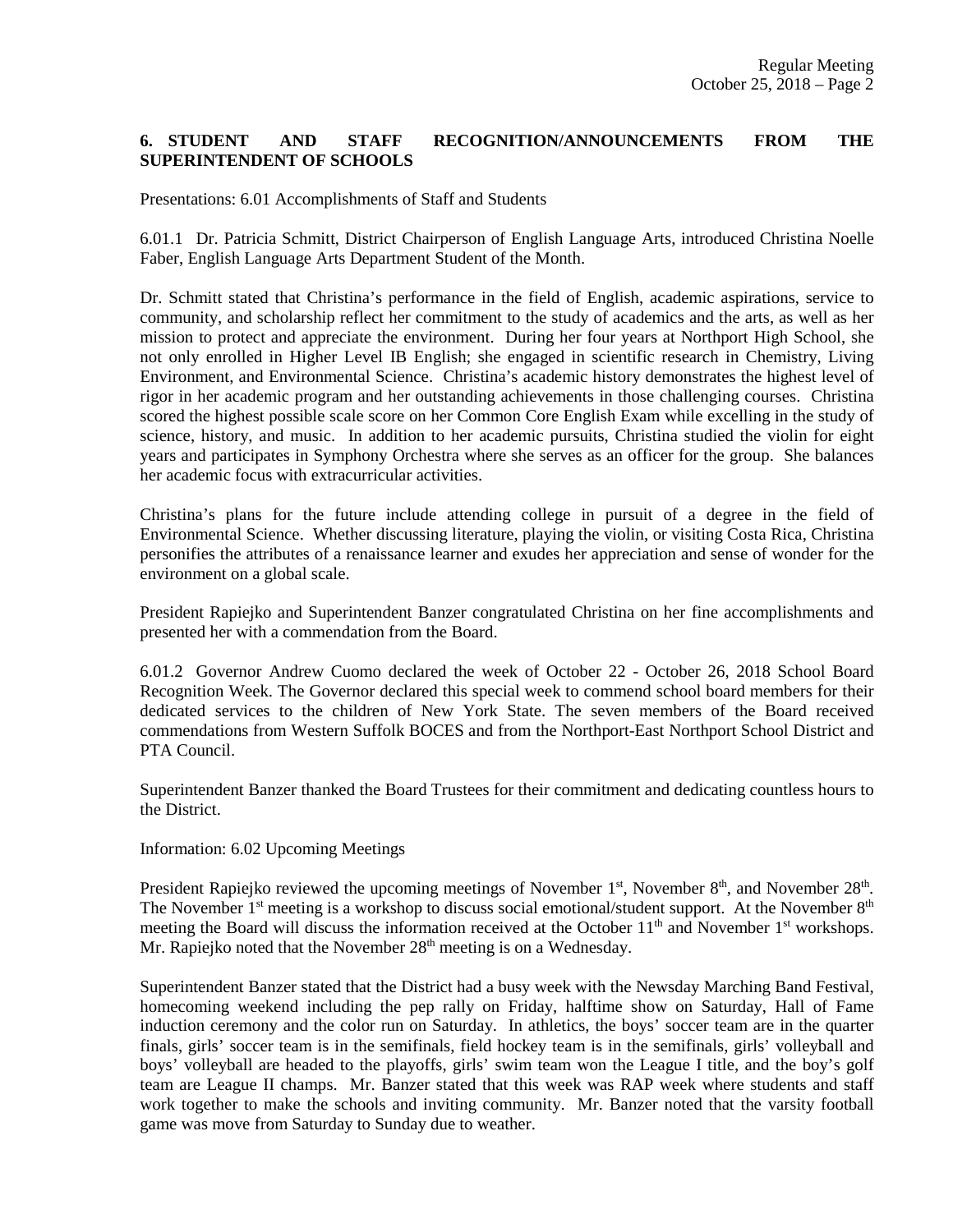**7. COMMUNICATIONS** - Please Note: This is the opportunity for persons who had written letters to the Board to speak to the Board regarding the issues raised in their communications. Speakers are asked to keep their comments brief, and to speak no longer than 5 minutes.

There were no communications to the Board requiring Board action.

**8. PUBLIC COMMENT/PARTICIPATION** - Please Note: Community members are invited to share their questions, comments, or concerns with the School Board. When speaking, citizens should state their name and address for the record and limit their presentation to 5 minutes. Where possible, the Board will answer factual questions immediately. A written response may be provided when information is not available. If a response would involve discussion of Board Policy or decisions which might be of interest to citizens not present at the meeting, the Board may place the item on a future meeting agenda.

### **9. SPECIAL REPORTS**

## **10. SUPERINTENDENT'S REPORT, GENERAL - FOR BOARD ACTION**

Action: 10.01 Personnel Actions Report Recommendation to approve the attached Personnel Actions Report

President Rapiejko announced the retirements of Thelma Abidally, Clerk Typist, and Mary Volpi, Clerk.

Motion by David Badanes, second by Donna McNaughton. Final Resolution: Motion Passes Yes: Victoria Buscareno, David Badanes, Lori McCue, Donna McNaughton, Andrew Rapiejko, David Stein

Action: 10.02 Overnight Travel with Students Recommendation to approve a request for overnight travel with students:

10.02.1 LEAD Conference, Arlington, VA, February 1 - 3, 2019 10.02.2 Frost Valley YMCA, Claryville, NY, April 5 - 7, 2019 10.02.3 White Mountains, New Hampshire, February 10 - 15, 2019 10.02.4 Spain and Portugal, April 18 - April 28, 2019

Vice President Stein requested that the Board be reminded of student foreign field trips forty-five days before the trip leaves.

Motion by David Badanes, second by Donna McNaughton. Final Resolution: Motion Passes Yes: Victoria Buscareno, David Badanes, Lori McCue, Donna McNaughton, Andrew Rapiejko, David Stein

Action: 10.03 Committee on Special Education (CSE), Sub-Committee on Special Education (SCSE), Committee on Preschool Special Education (CPSE), and 504 Committee Recommendation to approve the following staff member to serve as chairperson for the Committee on Special Education (CSE), Sub-Committee on Special education (SCSE), and 504 Committee during the 2018-2019 School Year: Cassie Reilly

Motion by David Badanes, second by Donna McNaughton. Final Resolution: Motion Passes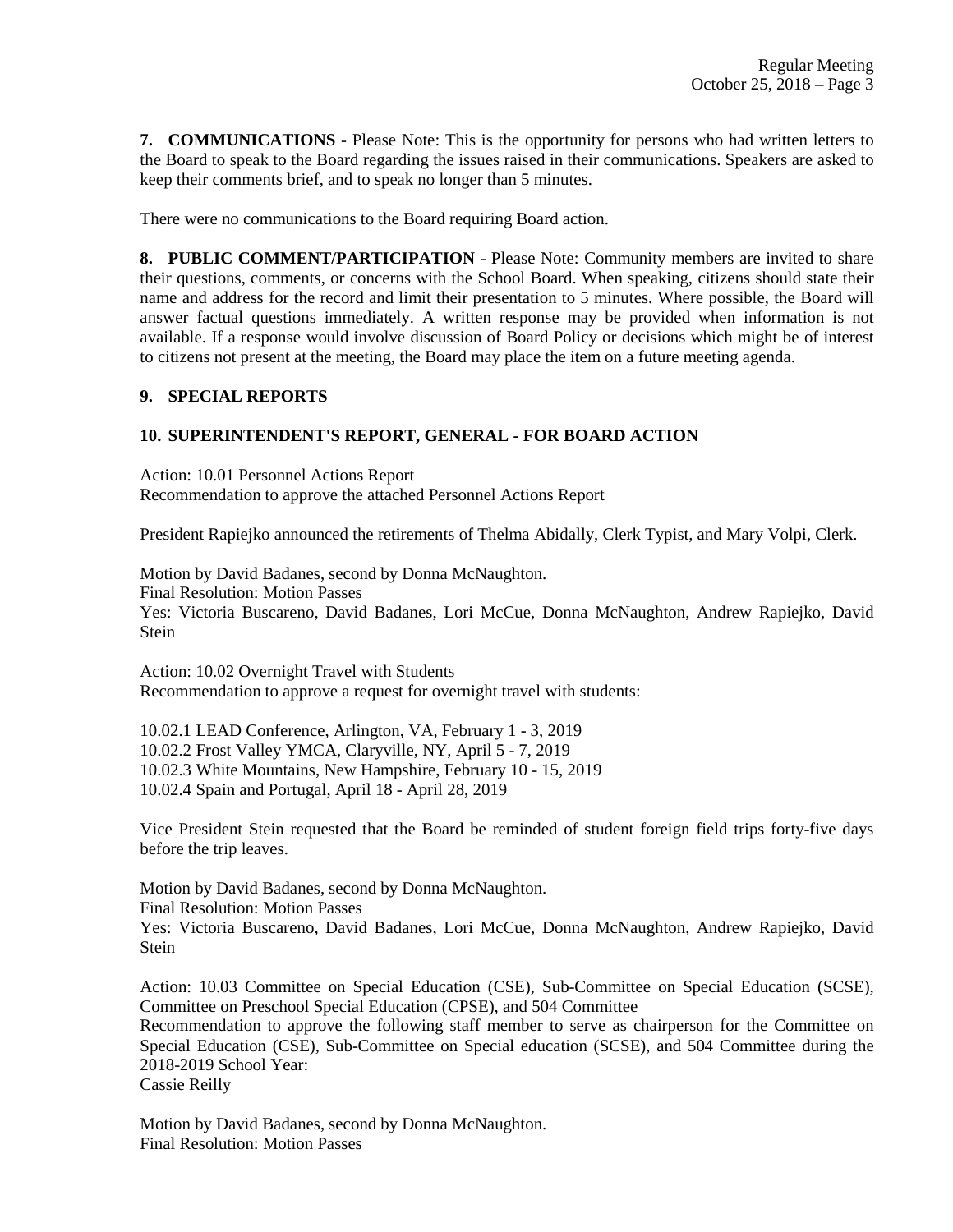Yes: Victoria Buscareno, David Badanes, Lori McCue, Donna McNaughton, Andrew Rapiejko, David Stein

### **11. SUPERINTENDENT'S REPORT, FINANCIAL - FOR BOARD ACTION**

Action: 11.01 BIDS Recommendation to take specified action on the following BIDS:

11.01.1 AWARD: Uniforms - School Lunch

Motion by Donna McNaughton, second by Victoria Buscareno. Final Resolution: Motion Passes Yes: Victoria Buscareno, David Badanes, Lori McCue, Donna McNaughton, Andrew Rapiejko, David **Stein** 

Action: 11.02 Donations Recommendation to receive the following donation to the District:

11.02.1 A Selmer Tenor Trombone, Model: Bach, Serial Number F89677 from Harrison Ackerman to be used in the district music program, value estimated by the donor to be approximately \$1,600.

11.02.2 One pair of STX Collegiate Official Game Lacrosse Goals with nets from Team Tiger Lacrosse to be used on the new turf field, value estimated by the donor to be approximately \$900.

Motion by Donna McNaughton, second by Victoria Buscareno.

Final Resolution: Motion Passes

Yes: Victoria Buscareno, David Badanes, Lori McCue, Donna McNaughton, Andrew Rapiejko, David Stein

Action: 11.03 Urban Studies Field Trip Donation Recommendation to approve the following resolution:

 "BE IT RESOLVED, that the Board of Education hereby gratefully accepts a donation of \$700 from Northport-East Northport residents whose names are more fully set forth in the attached document, for the purposes of covering the cost of transportation for the Northport High School Urban Studies class field trip on October 3, 2018 and increase the 2018-2019 budget code A2110.4161.30.2903 by \$700 for this purpose.

 BE IT RESOLVED, that the Board of Education hereby approves an increase in the revenue code A2705 of the 2018-2019 budget by \$700 with the understanding that this increase in revenue is the result of donations from Northport-East Northport residents."

Motion by Donna McNaughton, second by Victoria Buscareno. Final Resolution: Motion Passes

Yes: Victoria Buscareno, David Badanes, Lori McCue, Donna McNaughton, Andrew Rapiejko, David Stein

Action: 11.04 Vanderbilt Mansion/Museum/Planetarium Recommendation to approve an Agreement between the Northport-East Northport Union Free School District and Suffolk County Vanderbilt Mansion/Museum/Planetarium - Hawaii and the Islands of the South Pacific (NAS)

Motion by Donna McNaughton, second by Victoria Buscareno. Final Resolution: Motion Passes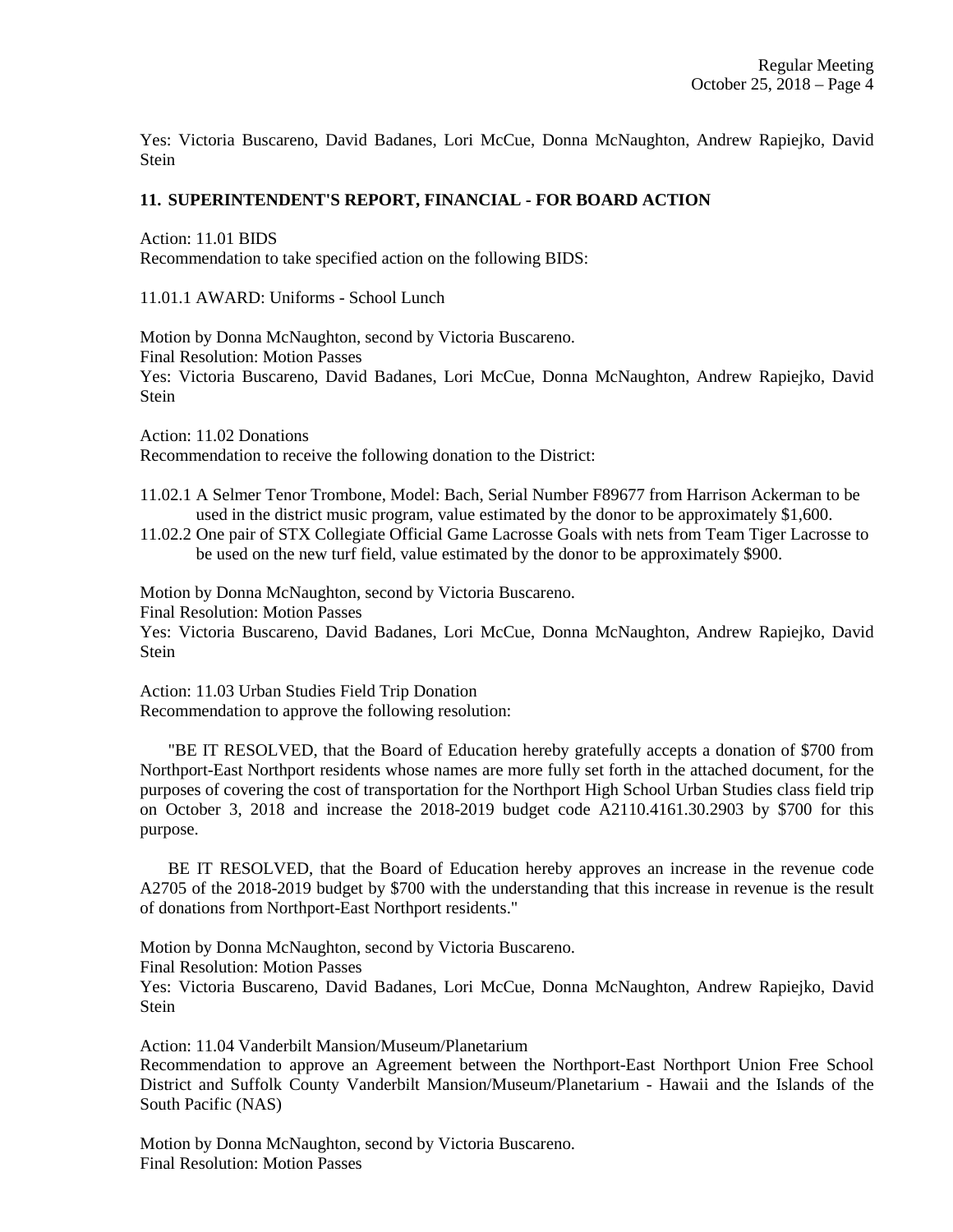Yes: Victoria Buscareno, David Badanes, Lori McCue, Donna McNaughton, Andrew Rapiejko, David **Stein** 

Action: 11.05 Sweetbriar Nature Center

Recommendation to approve an Agreement between the Northport-East Northport Union Free School District and Sweetbriar Nature Center - Lifecycles (NAS)

Motion by Donna McNaughton, second by Victoria Buscareno.

Final Resolution: Motion Passes

Yes: Victoria Buscareno, David Badanes, Lori McCue, Donna McNaughton, Andrew Rapiejko, David **Stein** 

Action: 11.06 Quogue Wildlife Refuge

Recommendation to approve a Supplementary Education Services Agreement between the Northport-East Northport Union Free School District and Quogue Wildlife Refuge, Offsite Birds of Prey and Reptile Program, in the amount of \$285.00 (NMS)

Motion by Donna McNaughton, second by Victoria Buscareno.

Final Resolution: Motion Passes

Yes: Victoria Buscareno, David Badanes, Lori McCue, Donna McNaughton, Andrew Rapiejko, David **Stein** 

Action: 11.07 The Magic of Amore

Recommendation to approve a Supplementary Education Services Agreement between the Northport-East Northport Union Free School District and The Magic of Amore for a magician's workshop in the amount of \$400.00 (NMS)

Motion by Donna McNaughton, second by Victoria Buscareno.

Final Resolution: Motion Passes

Yes: Victoria Buscareno, David Badanes, Lori McCue, Donna McNaughton, Andrew Rapiejko, David **Stein** 

Action: 11.08 David Levine

Recommendation to approve a Supplementary Education Services Agreement between the Northport-East Northport Union Free School District and David Levine for a workshop on critical aspects of successful teaming issues at the middle level, in the amount of \$3,600.00 (NMS)

Motion by Donna McNaughton, second by Victoria Buscareno.

Final Resolution: Motion Passes

Yes: Victoria Buscareno, David Badanes, Lori McCue, Donna McNaughton, Andrew Rapiejko, David Stein

Action: 11.09 Wilderness Traveling Museum

Recommendation to approve a Supplementary Education Services Agreement between the Northport-East Northport Union Free School District and Wilderness Traveling Museum (Teepee Ted), in the amount of \$450 (NAS)

Motion by Donna McNaughton, second by Victoria Buscareno.

Final Resolution: Motion Passes

Yes: Victoria Buscareno, David Badanes, Lori McCue, Donna McNaughton, Andrew Rapiejko, David Stein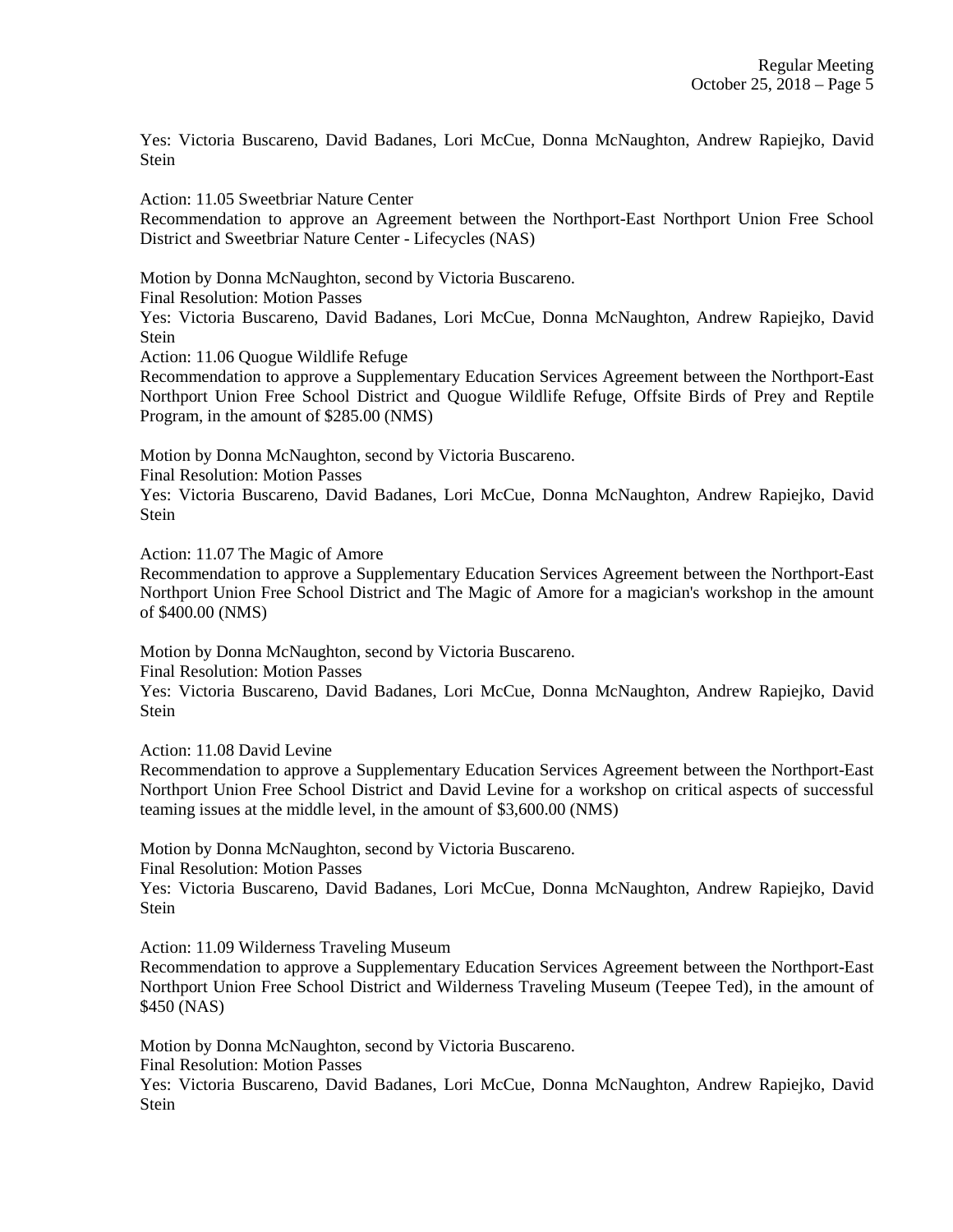Action: 11.10 Leonard's Palazzo

Recommendation to approve an Agreement between the Northport-East Northport Union Free School District and Leonard's Palazzo for the Senior Prom (NHS)

Motion by Donna McNaughton, second by Victoria Buscareno. Final Resolution: Motion Passes

Yes: Victoria Buscareno, David Badanes, Lori McCue, Donna McNaughton, Andrew Rapiejko, David Stein

Action: 11.11 Frost Valley YMCA

Recommendation to approve an Agreement between the Northport-East Northport Union Free School District and Frost Valley YMCA (NHS)

Motion by Donna McNaughton, second by Victoria Buscareno. Final Resolution: Motion Passes Yes: Victoria Buscareno, David Badanes, Lori McCue, Donna McNaughton, Andrew Rapiejko, David Stein

Action: 11.12 Gersh Academy

Recommendation to approve a 2018-2019 Agreement between the Northport-East Northport Union Free School District and Gersh Academy (Spec. Ed.)

Motion by Donna McNaughton, second by Victoria Buscareno. Final Resolution: Motion Passes Yes: Victoria Buscareno, David Badanes, Lori McCue, Donna McNaughton, Andrew Rapiejko, David Stein

Action: 11.13 Mount Alvernia Recommendation to approve a 2018-2019 Agreement between the Northport-East Northport Union Free School District and Mount Alvernia (NHS)

Motion by Donna McNaughton, second by Victoria Buscareno. Final Resolution: Motion Passes Yes: Victoria Buscareno, David Badanes, Lori McCue, Donna McNaughton, Andrew Rapiejko, David Stein

Action: 11.14 Julia Dyckman Andrus Memorial d/b/a Andrus Recommendation to approve a 2018-2019 Agreement between the Northport-East Northport Union Free School District and Julia Dyckman Andrus Memorial d/b/a Andrus (Spec. Ed.)

Motion by Donna McNaughton, second by Victoria Buscareno. Final Resolution: Motion Passes Yes: Victoria Buscareno, David Badanes, Lori McCue, Donna McNaughton, Andrew Rapiejko, David Stein

Action: 11.15 Michael Cunningham, Speech Language Pathologist, P.C. Recommendation to approve a 2018-2019 Agreement between the Northport-East Northport Union Free School District and Michael Cunningham, Speech Language Pathologist, P.C. (Spec. Ed.)

Motion by Donna McNaughton, second by Victoria Buscareno. Final Resolution: Motion Passes Yes: Victoria Buscareno, David Badanes, Lori McCue, Donna McNaughton, Andrew Rapiejko, David Stein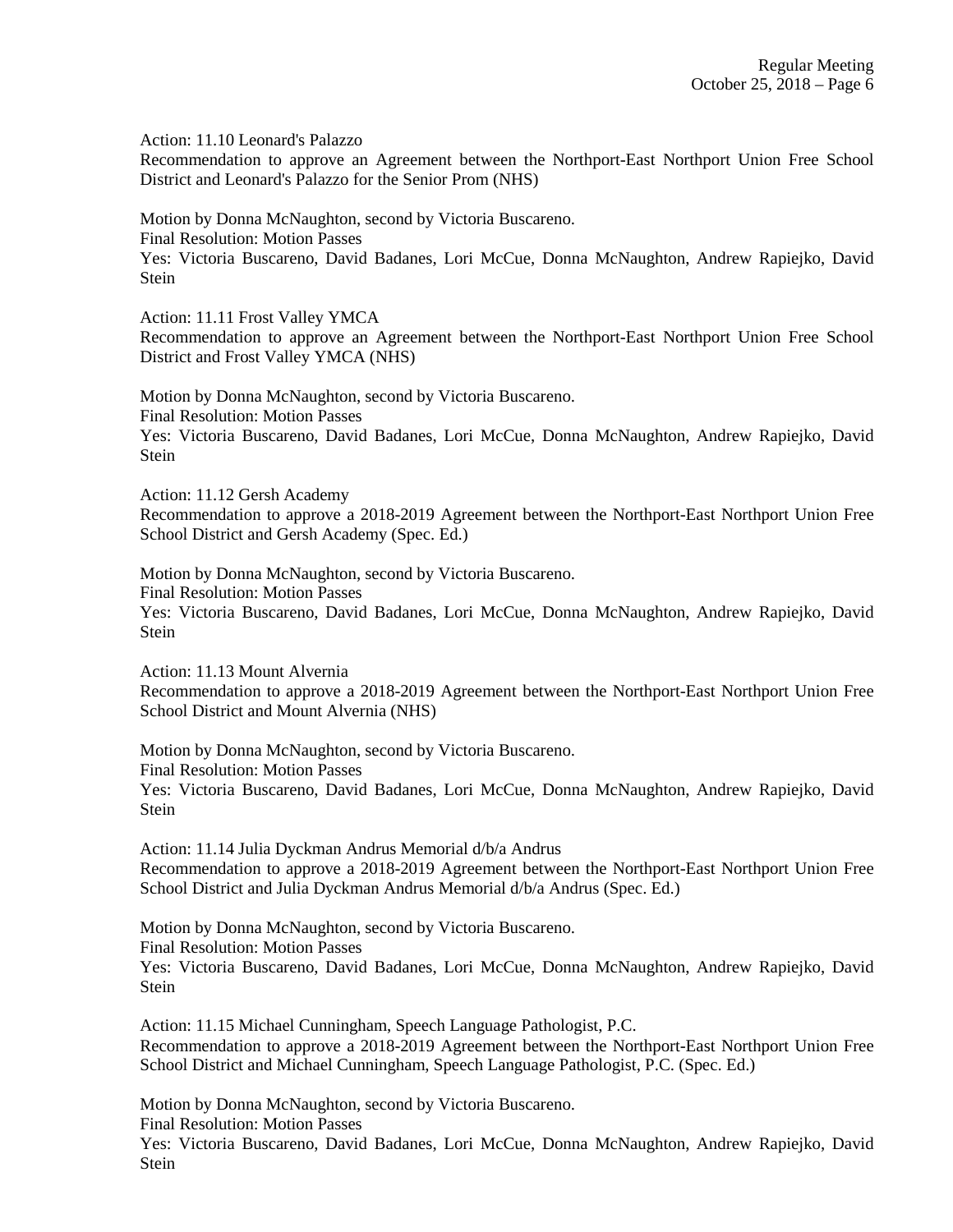Action: 11.16 Robyn Mikulas, OT, PC

Recommendation to approve a 2018-2019 Agreement between the Northport-East Northport Union Free School District and Robyn Mikulas, OT, PC (Spec. Ed.)

Motion by Donna McNaughton, second by Victoria Buscareno.

Final Resolution: Motion Passes

Yes: Victoria Buscareno, David Badanes, Lori McCue, Donna McNaughton, Andrew Rapiejko, David Stein

Action: 11.17 North Fork Express

Recommendation to approve two Agreements between the Northport-East Northport Union Free School District and North Fork Express (Contract #2081090 and Contract #2081091) (NMS) Motion by Donna McNaughton, second by Victoria Buscareno.

Final Resolution: Motion Passes

Yes: Victoria Buscareno, David Badanes, Lori McCue, Donna McNaughton, Andrew Rapiejko, David Stein

Action: 11.18 North Fork Express

Recommendation to approve an Agreement between the Northport-East Northport Union Free School District and North Fork Express (Contract #2085688) (NMS)

Motion by Donna McNaughton, second by Victoria Buscareno. Final Resolution: Motion Passes Yes: Victoria Buscareno, David Badanes, Lori McCue, Donna McNaughton, Andrew Rapiejko, David **Stein** 

Action: 11.19 Devereux Foundation Recommendation to approve a 2018-2019 Agreement between the Northport-East Northport Union Free School District and the Devereux Foundation (Spec. Ed.)

Motion by Donna McNaughton, second by Victoria Buscareno. Final Resolution: Motion Passes Yes: Victoria Buscareno, David Badanes, Lori McCue, Donna McNaughton, Andrew Rapiejko, David Stein

Action: 11.20 Suffolk County Vanderbilt Mansion/Museum/Planetarium Recommendation to approve an Agreement between the Northport-East Northport Union Free School District and Suffolk County Vanderbilt Mansion/Museum/Planetarium - Space Adventure on the Moon (NAS)

Motion by Donna McNaughton, second by Victoria Buscareno. Final Resolution: Motion Passes Yes: Victoria Buscareno, David Badanes, Lori McCue, Donna McNaughton, Andrew Rapiejko, David Stein

Action: 11.21 Monthly Revenue and Budget Status Report - Special Aid Fund Recommendation to approve the following Monthly Revenue and Budget Status Reports:

11.21.1 Special Aid Fund for the Month Ending July 31, 2018 11.21.2 Special Aid Fund for the Month Ending August 31, 2018

Motion by Donna McNaughton, second by Victoria Buscareno. Final Resolution: Motion Passes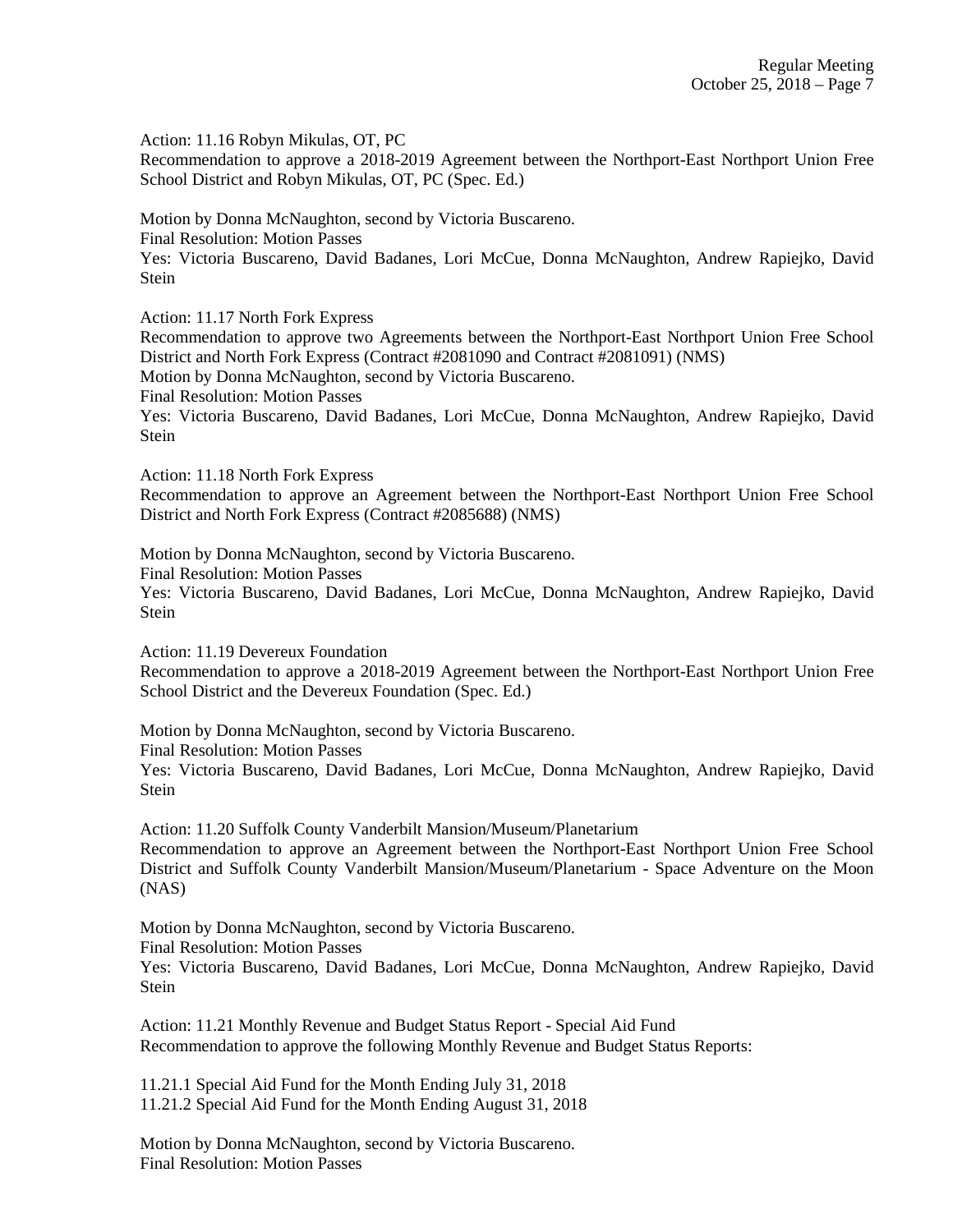Yes: Victoria Buscareno, David Badanes, Lori McCue, Donna McNaughton, Andrew Rapiejko, David **Stein** 

Action: 11.22 Monthly Revenue and Budget Status Report - General Fund Recommendation to approve the following Monthly Revenue and Budget Status Reports:

11.22.1 Monthly Revenue and Budget Status Report - General Fund for the month ending July 31, 2018 11.22.2 Monthly Revenue and Budget Status Report - General Fund for the month ending August 31, 2018

Motion by Donna McNaughton, second by Victoria Buscareno.

Final Resolution: Motion Passes

Yes: Victoria Buscareno, David Badanes, Lori McCue, Donna McNaughton, Andrew Rapiejko, David Stein

Action: 11.23 Monthly Revenue and Budget Status Report - School Lunch Fund Recommendation to approve the following Monthly Revenue and Budget Status Reports:

11.23.1 Monthly Revenue and Budget Status Report - School Lunch Fund for the Month Ending July 31, 2018

11.23.2 Monthly Revenue and Budget Status Report - School Lunch Fund for the Month Ending August 31, 2018

Motion by Donna McNaughton, second by Victoria Buscareno.

Final Resolution: Motion Passes

Yes: Victoria Buscareno, David Badanes, Lori McCue, Donna McNaughton, Andrew Rapiejko, David Stein

Action: 11.24 Monthly Revenue and Budget Status Report - Capital Fund Recommendation to approve the following Monthly Revenue and Budget Status Reports:

11.24.1 Monthly Revenue and Budget Status Report - Capital Fund for the Month Ending July 31, 2018 11.24.2 Monthly Revenue and Budget Status Report - Capital Fund for the Month Ending August 31, 2018

Motion by Donna McNaughton, second by Victoria Buscareno. Final Resolution: Motion Passes

Yes: Victoria Buscareno, David Badanes, Lori McCue, Donna McNaughton, Andrew Rapiejko, David Stein

Action: 11.25 Emergency Resolution Recommendation to approve the following resolution:

 "WHEREAS, in or about October, 2018, the School District became apprised of a roof leak at the Dickinson Avenue Elementary School (adjacent to the Library), which condition requires immediate action to preserve the health, safety and welfare of the students and staff in the building and to preserve the building; and

 NOW, THEREFORE, BE IT RESOLVED, that the Board of Education declares the repair of the roof leak and related structural repairs at Dickinson Avenue Elementary School to be an emergency; and

 BE IT FURTHER RESOLVED, that the Board of Education authorizes said repair work as an ordinary contingent expense and authorizes the Superintendent of Schools, or his designee, to take the necessary legal steps to perform said remediation."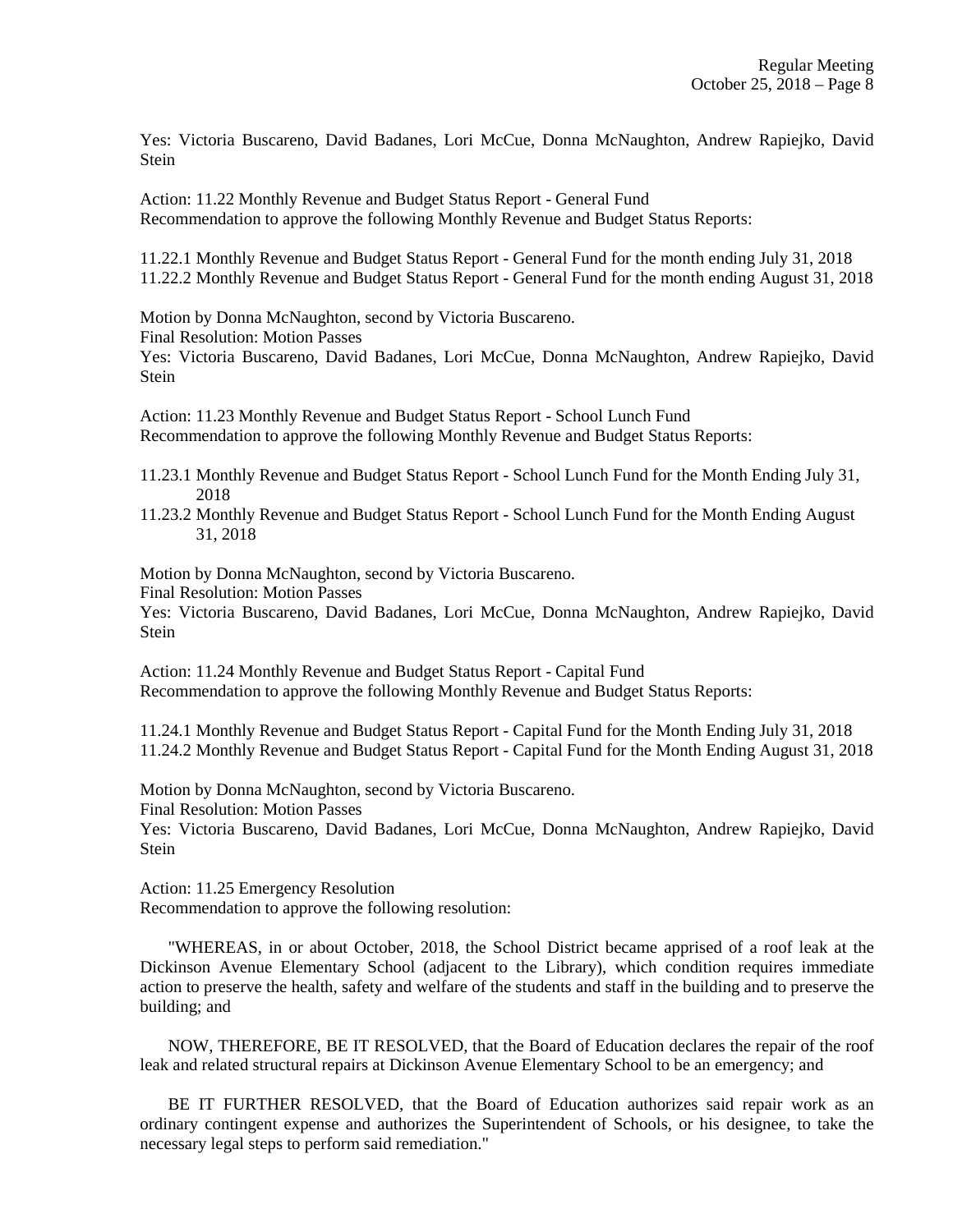Motion by Donna McNaughton, second by Victoria Buscareno. Final Resolution: Motion Passes Yes: Victoria Buscareno, David Badanes, Lori McCue, Donna McNaughton, Andrew Rapiejko, David Stein

Action: 11.26 SEQRA Resolution and Negative Declaration Recommendation to approve the following SEQRA resolution:

 "WHEREAS, the Board of Education of the Northport-East Northport Union Free School District desires to embark upon the following capital improvements at the District's facilities: Roof Replacement, Masonry Flashing Replacement, R-30 Minimum Average R Value, 30 Year Full System Roof Warranty at Dickinson Avenue Elementary School, Northport High School and Bellerose Avenue Elementary School; and

 WHEREAS, said capital improvements are subject to classification under the State Environmental Quality Review Act (SEQRA); and

 WHEREAS, maintenance or repair involving no substantial changes in an existing structure or facility are classified as Type II Actions under the current Department of Environmental Conservation SEQR Regulations (Section 6 NYCRR 617.5 (c)(2); and

 WHEREAS, replacement, rehabilitation or reconstruction of a structure or a facility, in kind, on the same site, including upgrading buildings to meet building or fire codes, unless such action meets or exceeds any of the thresholds in section 617.4 are classified as Type II Actions under the current Department of Environmental Conservation SEQR Regulations (Section 6 NYCRR 617.5 (c)(2); and

 WHEREAS, routine activities such as renovations to, or expansions of existing public school facilities by less than 10,000 square feet are classified as Type II Actions under the current Department of Environmental Conservation SEQR Regulations (Section 6 NYCRR 617.5(c)(8)); and

 WHEREAS, the SEQR Regulations declare Type II Actions to be actions that have no significant impact on the environment and require no further review under SEQR; and

 WHEREAS, the Board of Education, as the only involved agency, has examined all information related to the capital improvement projects and has determined that the Projects are classified as Type II Actions pursuant to Section  $617.5(c)(1),(2)$  and (8) of the SEQR Regulations;

 NOW, THEREFORE, BE IT RESOLVED, that the Board of Education hereby declares itself lead agency in connection with the requirements of the State Environmental Quality Review Act; and

 BE IT FURTHER RESOLVED, that the Board of Education hereby declares that the Projects are Type II Actions, which require no further review under SEQR; and

 BE IT FURTHER RESOLVED, that the Board of Education hereby shall forward an official copy of this Resolution to the New York State Education Department together with a copy of the correspondence from the New York State Office of Parks, Recreation and Historic Preservation in connection with its request for approval of the listed project from the New York State Education Department."

Motion by Donna McNaughton, second by Victoria Buscareno.

Final Resolution: Motion Passes

Yes: Victoria Buscareno, David Badanes, Lori McCue, Donna McNaughton, Andrew Rapiejko, David Stein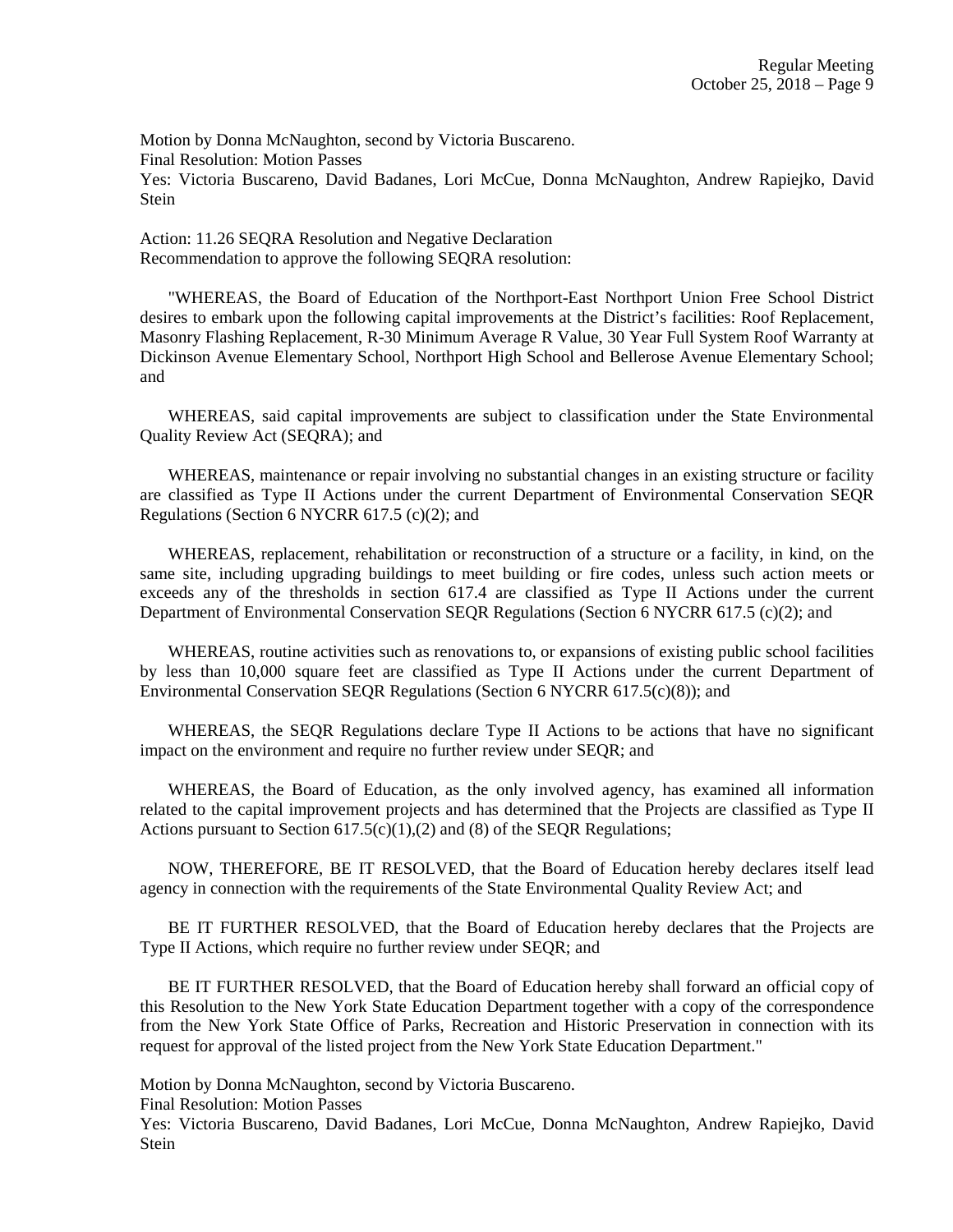Action: 11.27 Appropriated Reserves, Budget Confirmation and Tax Levy Recommendation to approve the following resolutions regarding Appropriated Reserves, Confirm Budget and Set Tax Levy for 2018-2019:

 "RESOLVED that, pursuant to voter approval on May 15, 2018 of Proposition No. 1, the 2018-2019 Budget Appropriation shall be, Proposition 1 - Annual School District Budget \$166,810,381, Total Budget Appropriation \$166,810,381"

 "RESOLVED that, pursuant to Section 1318, Subdivision 1, of the Real Property Tax Law, the District shall retain \$6,672,414 of its 2018-2019 total unassigned fund balance, said amount being 4.00% of the voter approved budget and shall apply to the 2018-2019 tax levy the sum of \$2,400,000, the remainder of the 2018-2019 total unassigned fund balance."

 "RESOLVED that, pursuant to Subdivision 12 of Section 1604 of the Education Law, the estimated receipts, including the application of the remaining unassigned fund balance as determined above and the required levy of taxes for school district purposes, be established as follows: Estimated Receipts - \$20,832,590, Tax Levy (includes estimated STAR reimbursement of \$8,050,000) - \$145,977,791"

 "RESOLVED that, pursuant to 259 and Subdivision 5(a), Section 1804 of the Education Law, the following additional tax levy also be established: For the School District Library as requested by the Library Trustees - \$9,928,300"

 "RESOLVED that, pursuant to Section 8 of the Suffolk County Tax Act and based upon the assessed valuation which has been certified to the District by the Town Assessor, the following computed tax rate per \$100 of assessed valuations be adopted and order certified to the Supervisor of the Town, together with the dollar amounts to be raised by the President of the Board: For Regular School Purposes (Amount to be Levied) \$145,977,791 (Estimated Tax Rate/\$100 AV) \$182.876; For School District Public Library (Amount to be Levied) \$9,928,300 (Estimated Tax Rate/\$100 AV) \$12.438"

Motion by Donna McNaughton, second by Victoria Buscareno.

Final Resolution: Motion Passes

Yes: Victoria Buscareno, David Badanes, Lori McCue, Donna McNaughton, Andrew Rapiejko, David Stein

Action: 11.28 Transfer of General Fund Appropriations Recommendation to approve Transfer of General Fund Appropriations in the 2018-2019 fiscal year (\$8,100.00)

Motion by Donna McNaughton, second by Victoria Buscareno.

Final Resolution: Motion Passes

Yes: Victoria Buscareno, David Badanes, Lori McCue, Donna McNaughton, Andrew Rapiejko, David Stein

## **12. SUPERINTENDENT'S REPORT - FOR INFORMATION ONLY**

Information: 12.01 Budget Transfers for the period October 1, 2018 through October 17, 2018 - As per Board Policy #6150 all transfers between salary codes up to \$25,000 and transfers between all other codes up to \$10,000 are to be reported to the Board of Education as an information item

## **13. UNFINISHED BUSINESS**